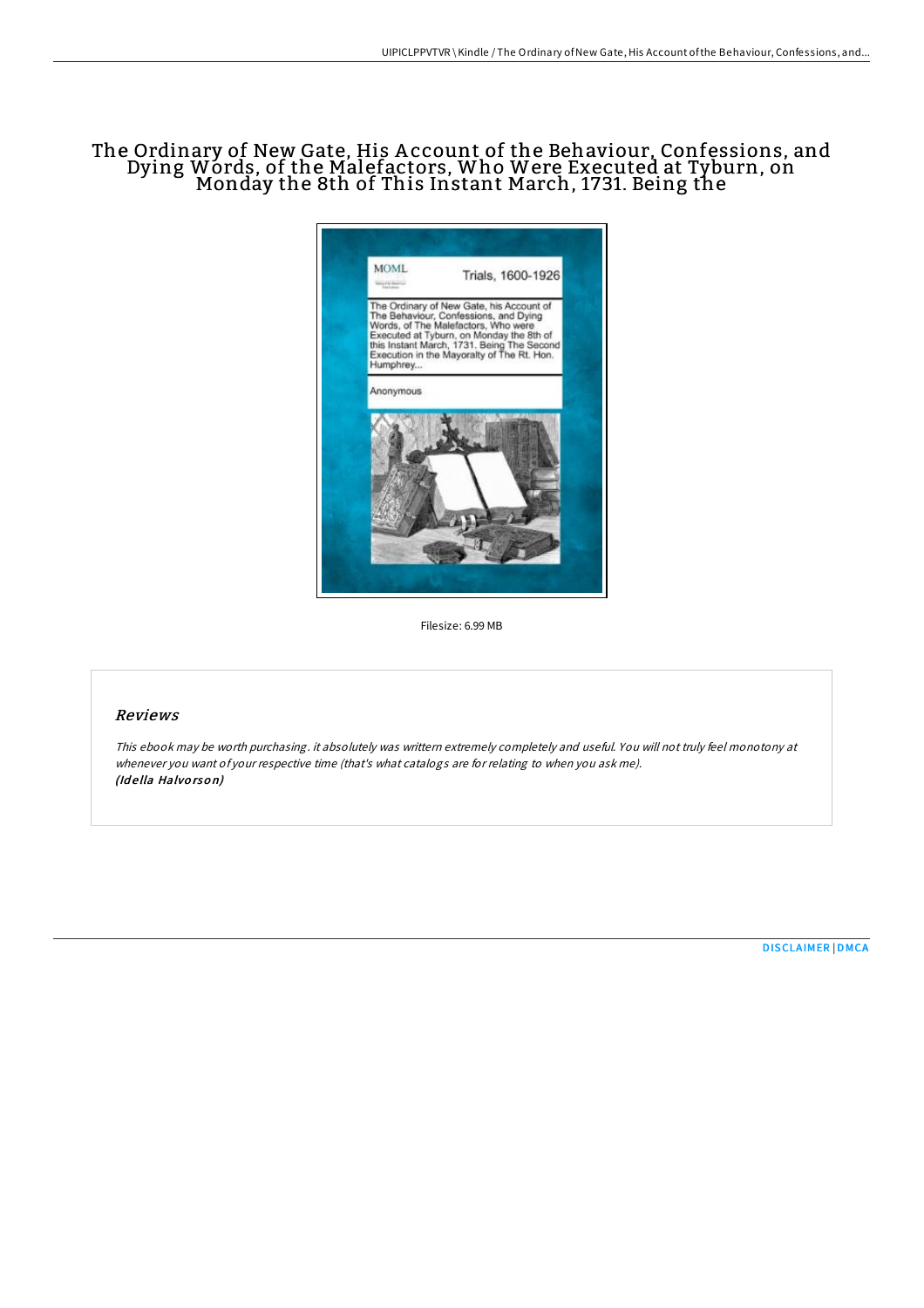### THE ORDINARY OF NEW GATE, HIS ACCOUNT OF THE BEHAVIOUR, CONFESSIONS, AND DYING WORDS, OF THE MALEFACTORS, WHO WERE EXECUTED AT TYBURN, ON MONDAY THE 8TH OF THIS INSTANT MARCH, 1731. BEING THE



Gale Ecco, Making of Modern Law, United States, 2012. Paperback. Condition: New. Language: English . Brand New Book \*\*\*\*\* Print on Demand \*\*\*\*\*.Full Title: The Ordinary of New Gate, his Account of The Behaviour, Confessions, and Dying Words, of The Malefactors, Who were Executed at Tyburn, on Monday the 8th of this Instant March, 1731. Being The Second Execution in the Mayoralty of The Rt. Hon. Humphrey Pars Description: The Making of the Modern Law: Trials, 1600-1926 collection provides descriptions of the major trials from over 300 years, with official trial documents, unofficially published accounts of the trials, briefs and arguments and more. Readers can delve into sensational trials as well as those precedent-setting trials associated with key constitutional and historical issues and discover, including the Amistad Slavery case, the Dred Scott case and Scopes monkey trial. Trials provides unfiltered narrative into the lives of the trial participants as well as everyday people, providing an unparalleled source for the historical study of sex, gender, class, marriage and divorce.++++The below data was compiled from various identification fields in the bibliographic record of this title. This data is provided as an additional tool in helping to insure edition identification: ++++MonographHarvard Law School LibraryLondon: Printed and Sold by John Applebee, in Bolt-Court, Near The Leg-Tavern, Fleet-Street. 1731.

 $\blacksquare$ Read The Ordinary of New Gate, His Account of the [Behavio](http://almighty24.tech/the-ordinary-of-new-gate-his-account-of-the-beha.html)ur, Confessions, and Dying Words, of the Malefactors, Who Were Executed at Tyburn, on Monday the 8th of This Instant March, 1731. Being the Online Download PDF The Ordinary of New Gate, His Account of the [Behavio](http://almighty24.tech/the-ordinary-of-new-gate-his-account-of-the-beha.html)ur, Confessions, and Dying Words, of the Malefactors, Who Were Executed at Tyburn, on Monday the 8th of This Instant March, 1731. Being the